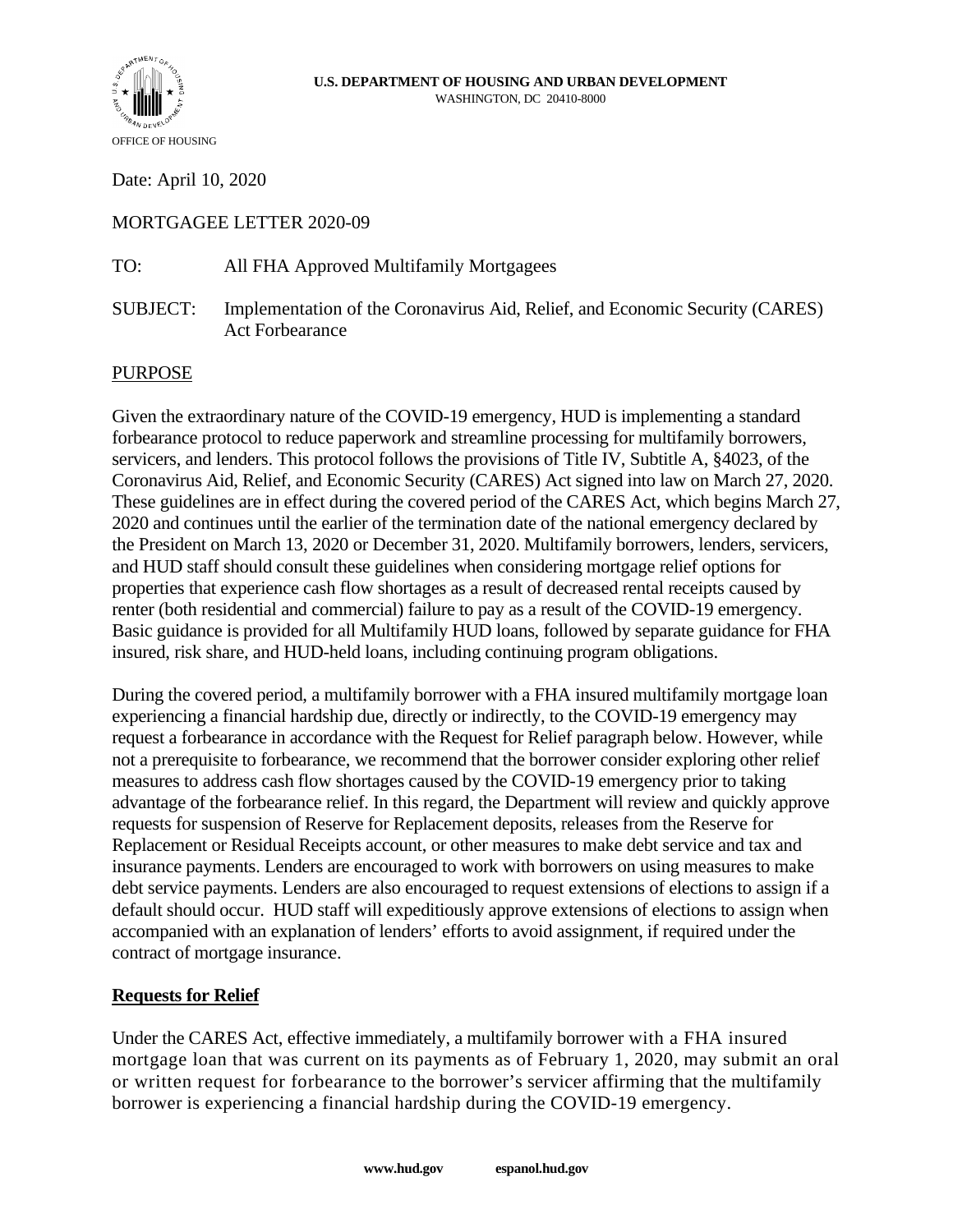- (1) Upon receipt of an oral or written request for forbearance from a multifamily borrower, a servicer shall document the financial hardship and provide the forbearance for up to 30 days.
- (2) Forbearance may be extended for up to 2 additional 30-day periods upon the request of the borrower provided that the borrower's request for an extension is made during the covered period, and at least 15 days prior to the end of the forbearance period in effect at that time.
- (3) A multifamily borrower shall have the option to discontinue the forbearance at any time.

### **Renter Protections During Forbearance**

A multifamily borrower that receives a forbearance, pursuant to Section 4023 of the CARES Act may not, for the duration of the forbearance:

- (1) evict or initiate the eviction of a tenant from a dwelling unit located in or on the applicable property solely for nonpayment of rent or other fees or charges; or
- (2) charge any late fees, penalties, or other charges to a tenant described in (1) for late payment of rent.

In addition, a multifamily borrower that receives a forbearance pursuant to Section 4023 of the CARES Act may not:

- (3) require a tenant to vacate a dwelling unit located in or on the applicable property before the date that is 30 days after the date on which the borrower provides the tenant with a notice to vacate and,
- (4) issue a notice to vacate under paragraph (1) until after the expiration of the forbearance.

In addition, Section 4024 of the CARES Act states, that during the 120-day period beginning on the date of enactment of the CARES Act, the lessor of a covered dwelling may not:

- (1) make, or cause to be made, any filing with the court of jurisdiction to initiate a legal action to recover possession of the covered dwelling from the tenant for nonpayment of rent or other fees or charges; or
- (2) charge fees, penalties, or other charges to the tenant related to nonpayment of rent.

### **The CARES Act Forbearance Guidelines**

A borrower is entitled to forbearance if it meets the requirements under the Request for Relief paragraph above. The forbearance provided by the lender must be in compliance with the CARES Act, Section 4023(d)2.. It is important to note, that mortgage forbearance repayment is a negotiation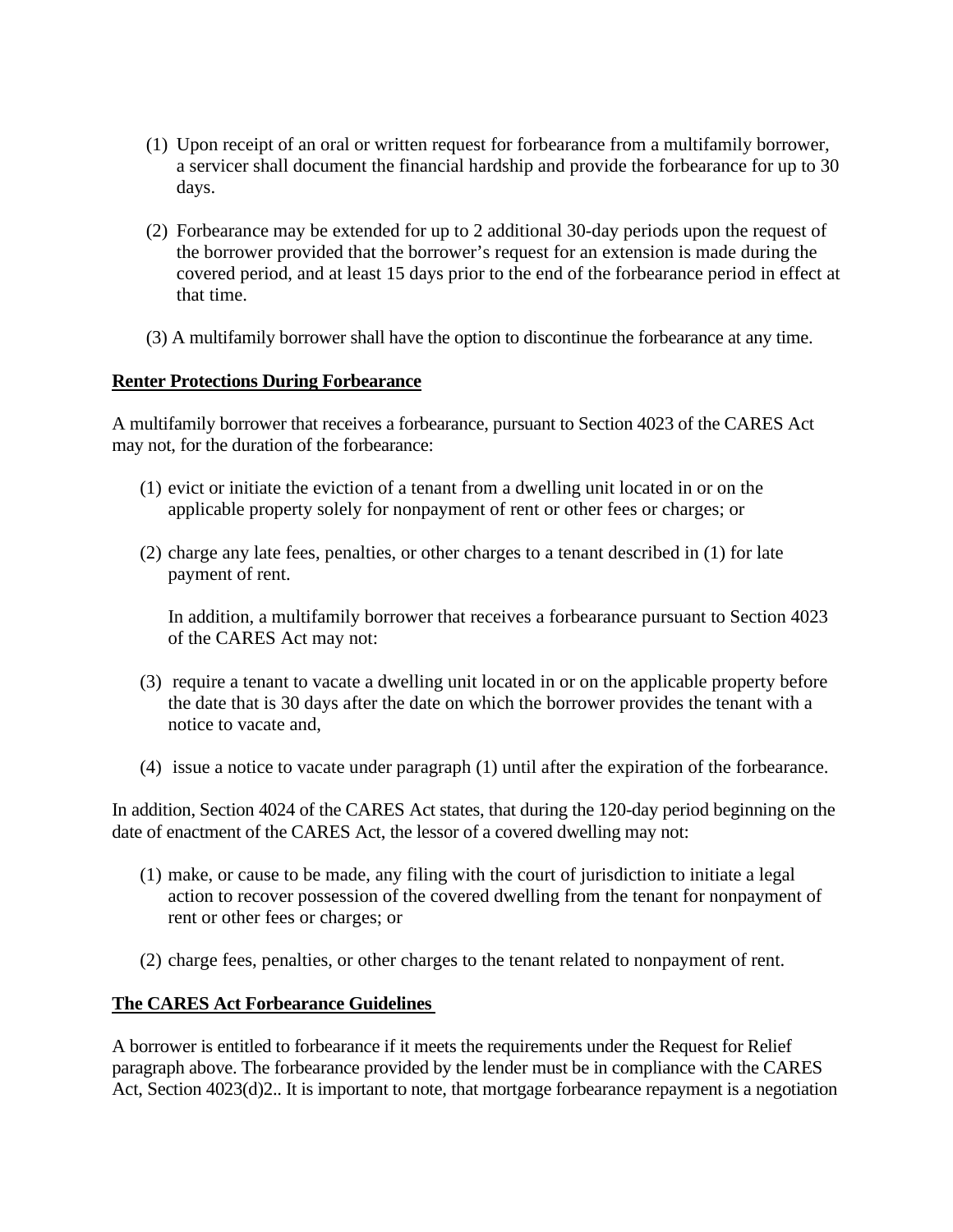between borrowers and lenders. HUD will not participate in those negotiations. While the forbearance agreement is entered into between the borrower and lender, a copy of the forbearance agreement must be provided in connection with actions requiring HUD approval, if any are included in the agreement. The guidelines provided below are provided to assist in borrower/lender negotiations but are not required.

## **Guidelines for FHA insured mortgages:**

Lender fees should be reasonable and related to the drafting of the agreement. HUD will not deem anything below \$750 unreasonable.

The forbearance amount should be tailored to address the borrower's stated financial hardship. Any additional interest charged is negotiated between the lender and borrower but should be at no more than the note interest rate.

Distributions may not be taken while a project is under forbearance agreement or during any repayment period.

### **Guidelines for 542(b) and (c) risk share mortgages:**

Mortgage modification term as negotiated between the borrower and lender will be approved on a case by case basis. Waivers of mortgage terms or HUD regulations may be required, depending upon the terms (balloon payments for example), so lenders are advised to consult with HUD staff before negotiations.

### **Guidelines for HUD-held loans:**

Chapters 10 and 11 of HUD Handbook 4530.1 cover how to service HUD-held loans that were assigned to HUD by a lender and Section 202 Direct Loans that are in default. In these, circumstances, HUD is the mortgagee and the borrower can deal directly with HUD. Forbearance by HUD will comply with the CARES Act.

Borrowers are encouraged to begin discussions with HUD field staff after exploring relief measures as described above and mortgage delinquency occurs. Borrowers and field staff are encouraged to explore repayment relief measures, including repayment of the forbearance amount over a period of time. In addition, mortgage modification tools are available to HUD, including adding the missed payments at the end of the mortgage as extended payments or a balloon payment; recasting the mortgage to cover the delinquency; or other reasonable measures. Field staff should consult with their HQ desk officer to discuss possible terms. Note, proposals that include forgiveness of principal or interest cannot be considered.

The Department's objective in these cases is to develop a workable plan to stabilize the financial and physical condition of the project while minimizing losses to the Department. These types of arrangements are called workout agreements. Chapter 11 covers how to determine whether a workout agreement is feasible and what the terms of a workout agreement should include.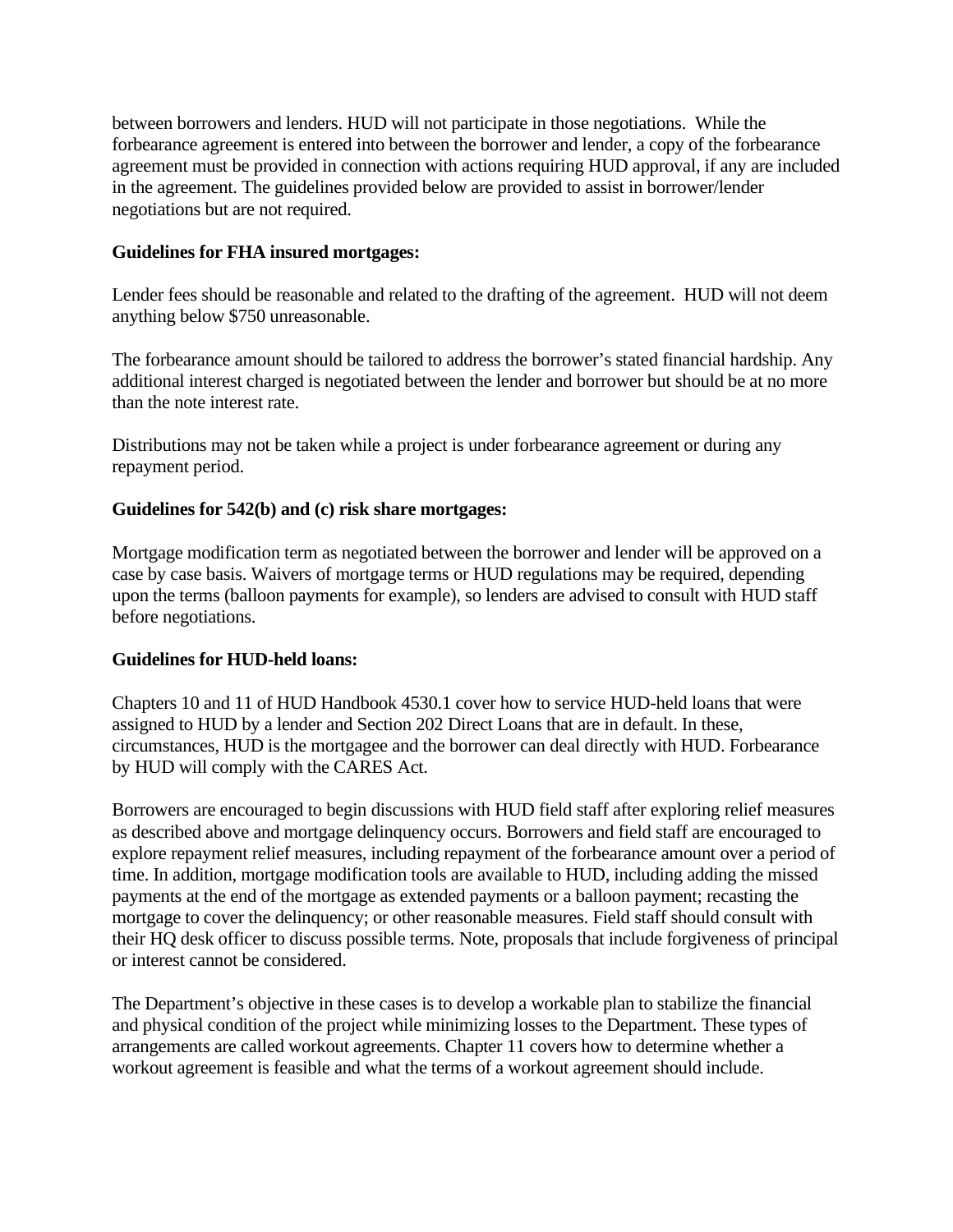## **Continuing Program Obligations**

During the Forbearance Period, all other material terms and conditions of the HUD Loan Documents and the FHA Regulatory Agreement remain in full force and effect, including but not limited to:

- A. Borrowers must remain current with all tax, water, sewage or other such bills as they become due, unless the borrower has obtained written forbearance relief from such authorities.
- B. Should the local taxing authorities offer real estate tax relief, borrowers must advise HUD of the terms and conditions prior to accepting such relief.
- C. Borrowers must use collected Rents and other receipts of the Project for no purpose other than for Reasonable Operating Expenses or making payments of amounts due to Lender under the terms of the HUD Loan Documents and the FHA Regulatory Agreement.
- D. The borrower shall not without the prior written approval of HUD accept any relief or assistance, including COVID-19 relief, that may encumber the Mortgaged Property; or enter into any contract, agreement or arrangement to borrow funds or finance any purchase or incur any liability, direct or contingent other than for Reasonable Operating Expenses as defined in the FHA Regulatory Agreement.

The forbearance agreement will not require mortgage modification. Any forbearance proposals that require mortgage modification will impact the Ginnie Mae security and must be reviewed and approved on an individual basis.

The period of forbearance shall not be used as a basis to circumvent any prepayment penalty due the Ginnie Mae security holder. A covenant default alone is not a sufficient reason to buy the loan out of the Ginnie Mae security.

Additional available measures to address cash flow shortages include owner advances of funds; loans from localities or other outside sources (all loans are subject to HUD secondary financing guidelines); residual receipts releases; advances from the reserve for replacement account; and suspension of reserve for replacement account deposits.

Owner advances should only be used with prior HUD approval and can only be repaid, with HUD approval when cash flow is sufficient to meet all property needs. See handbook 4370.2 Rev 1, Section 2-11.

Loans from outside sources may only be taken with HUD approval and must use a Surplus Cash Note or Residual Receipts Note, as applicable. Note that the financing must be secondary to the HUD first lien; may be repaid only from surplus cash; and cannot be called without prior HUD approval.

Properties with residual receipts accounts may request approval from the local field office for releases to address principal, interest, taxes and insurance.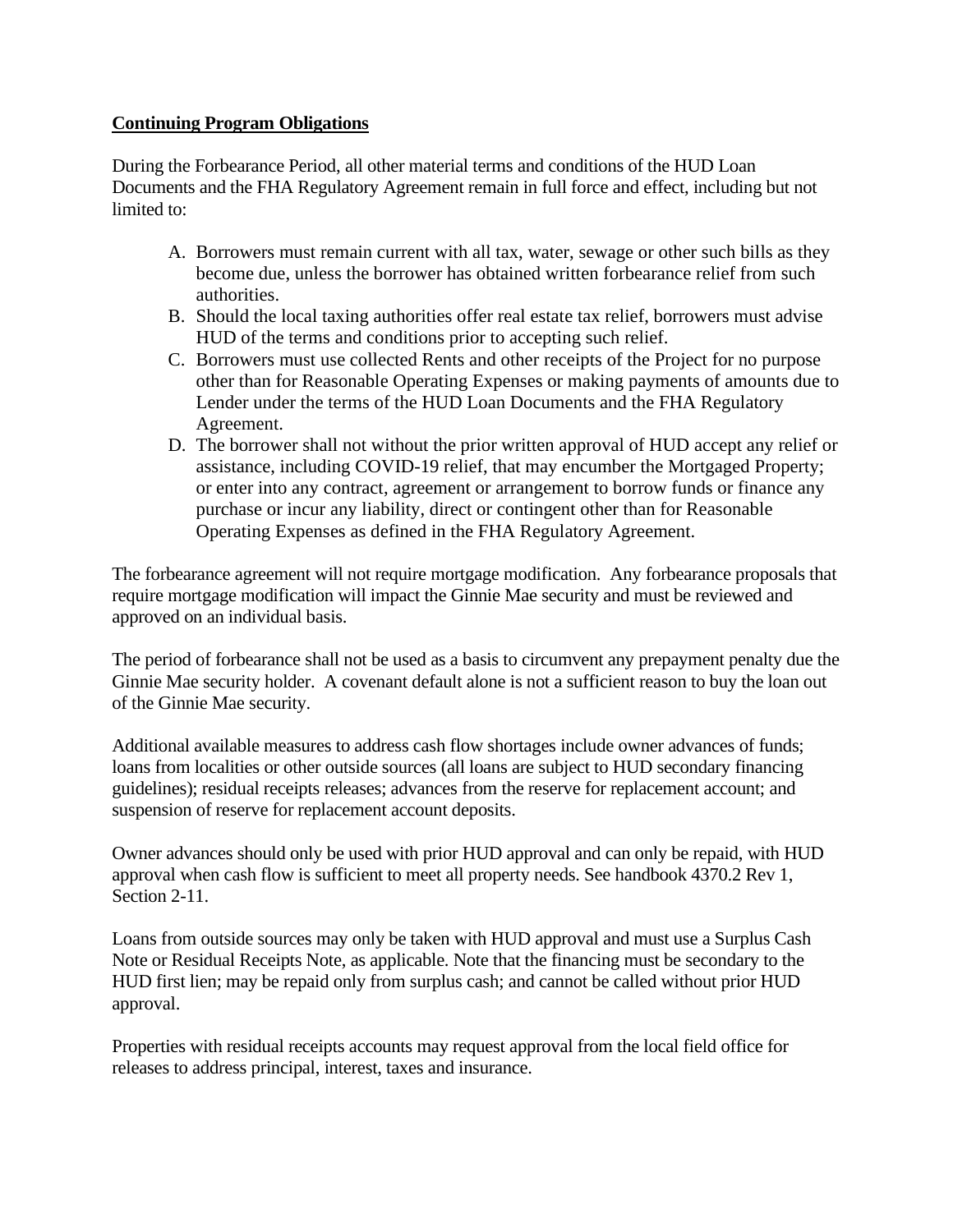Requests for releases from the reserve for replacement account to cover principal, interest, taxes and insurance, must be submitted to the local field office and will be processed in accordance with HB 4350.1 Chapter 4, providing a HUD Form 9250 and accompanying documentation. Owners must submit evidence of cash flow difficulties, such as monthly accounting report, rental delinquency report, rent roll, unaudited financial statement, and/or letter of explanation/certification. Field staff will review the reasons for the cash flow shortage; current balance in the account; anticipated immediate needs; owner compliance with business agreements. Field staff are encouraged to allow releases below Regional established floors.

Requests for suspension of reserve for replacement account deposits must be submitted to the local field office and will be processed in accordance with HB 4350.1. Field staff are encouraged to liberally approve such requests.

Reserve for replacement releases for debt service and suspension of reserve for replacement deposits will be required to be repaid when the property regains sufficient cash flow unless waived by the Multifamily Regional Director.

Entering into forbearance does not preclude borrowers from pursuing other measures such as interest rate reduction or refinance through HUD's mortgage insurance programs or other financing vehicles.

### **Post-Forbearance Period Guidance**

For FHA insured, risk share, and HUD-held loans, evictions will not be permitted during any forbearance period. However, the repayment period, as described above where a borrower makes increased payments over a period of time, are not considered part of the forbearance period, for this policy. Borrowers are encouraged to enter into payment plans with renters (residential and commercial) that experience an income reduction or temporary loss of household income but are able to make up the difference with increased monthly payments over time. HUD Multifamily does not need to approve such arrangements.

Borrowers are encouraged to explore the above measures to address loss of rental receipts so that they can continue to make principal, interest, taxes and insurance payments to the lender. Priority should be placed on monthly principal and interest payments; however absent relief from the locality or insurer, taxes and insurance payments should be made timely.

In the event of a default under the forbearance agreement, Lenders should use MDDR to record delinquencies and defaults. If a borrower defaults under a forbearance agreement, in which the total forbearance amount becomes immediately due and payable, and if the default remains outstanding for thirty (30) days, the borrower's default would be consider a Monetary Event of Default under the HUD Loan Documents. Lenders should continue to file extensions of elections to assign in MDDR. For multifamily mortgages for which HUD issued a firm commitment for mortgage insurance on or after September 1, 2011, and that were funded with the proceeds of state or local bonds, GNMA securities, participation certificates, or other bond obligations which specify a prepayment penalty or lock out, the lender must request a 90-day extension of the deadline for filing the notice of election to assign and cooperate with HUD in taking reasonable steps in accordance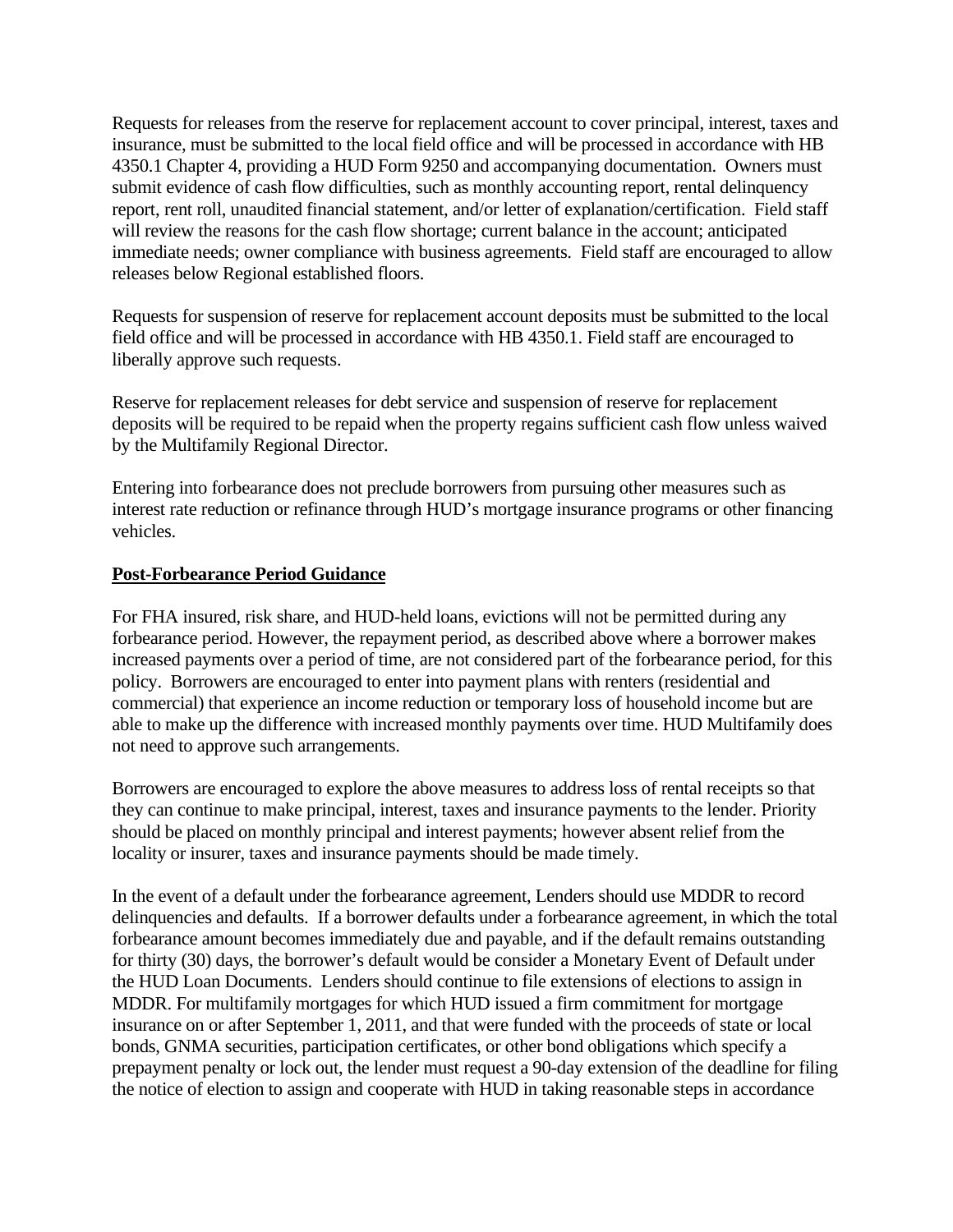with prudent business practices to avoid an insurance claim. (see 24 CFR §207.258(a)(2)). HUD's approval of an extension will not prejudice the lender's right to file its notice of its intention to file an insurance claim and of its election either to assign the mortgage to the Commissioner. HUD will provide separate guidance on MDDR reporting for after the forbearance period expires.

## **MBA Forbearance Agreement**

The MBA has drafted a sample forbearance agreement in April 2020. HUD has reviewed the draft forbearance agreement and does not object to its use in connection with FHA-Insured Multifamily Mortgages that have reached final endorsement. Forbearance agreements that follow this format, without change, will not need to be submitted to HUD for review and approval prior to execution and implementation by the lender and borrower. HUD will be developing a form for lenders/borrowers to use, but in the meantime the MBA form meets threshold requirements and can be used during the COVID-19 emergency,

A copy of the executed and implemented forbearance agreement must be submitted to the HUD Multifamily field office with property oversight at the respective mailbox below:

| Atlanta            | ATL.incoming@hud.gov |
|--------------------|----------------------|
| <b>Baltimore</b>   | BAL.incoming@hud.gov |
| <b>Boston</b>      | BOS.incoming@hud.gov |
| Chicago            | CHI.incoming@hud.gov |
| Detroit            | DET.incoming@hud.gov |
| Denver             | DEN.incoming@hud.gov |
| Fort Worth         | MFSouthwest@hud.gov  |
| Jacksonville       | JAX.incoming@hud.gov |
| <b>Kansas City</b> | MFSouthwest@hud.gov  |
| Minneapolis        | MN.incoming@hud.gov  |
| New York           | NY.incoming@hud.gov  |
| San Francisco      | SF.incoming@hud.gov  |

Please note that this reference to the MBA forbearance agreement is not an endorsement or Government sanction of the MBA, its services or products.

# **PAPERWORK REDUCTION ACT**

The information collection requirements in this Housing Notice are already approved under OMB Approval number 2502-0541, issued under the Paperwork Reduction Act of 1995 (44 U.S.C. 3501-3520), for multifamily mortgage insurance application forms. In accordance with the Paperwork Reduction Act, an agency may not conduct or sponsor, and a person is not required to respond to, a collection of information unless the collection displays a currently valid OMB control number.